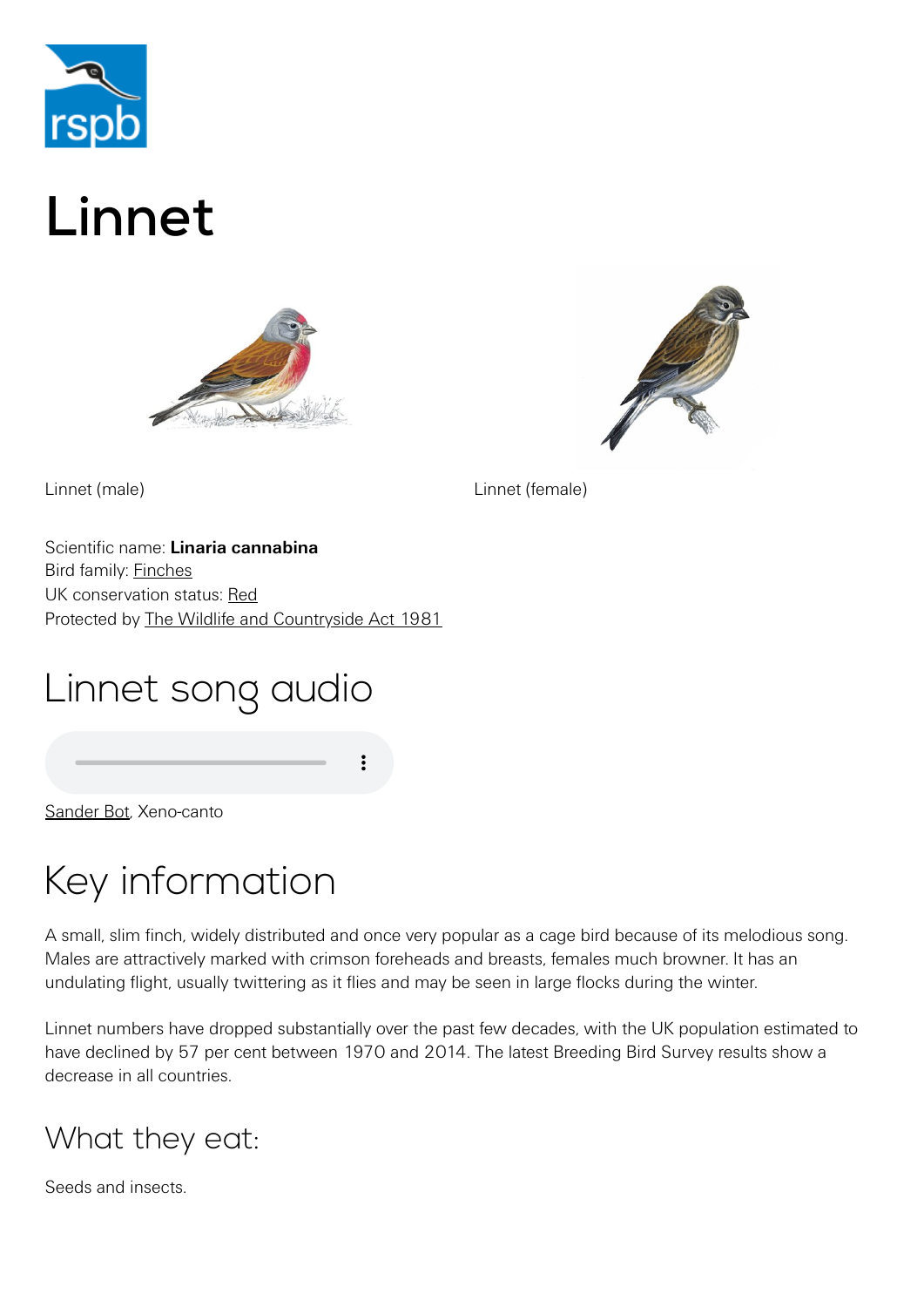### Measurements:

| Length:    |
|------------|
| 13.5cm     |
| Wingspan:  |
| 21-25 5cm  |
| Weight:    |
| $15 - 22g$ |

### Population:

breeding:

UKO.cooling intumber of pairs breeding annually. UK wintering is the number of individuals present from October to March. UK passage is the number of individuals passing through on migration in spring and/or

#### autumn. Identifying features:

This bird species has different identifying features depending on sex/age/season.

### **Linnet (male)**

Feather colour: Black Brown Cream/buff Grey Pink/purple Red White Leg colour: Brown Beak: Black Brown Short Chunky Natural habitats: Farmland Grassland Heathland Urban and suburban

### **Linnet (female)**

Feather colour: Black Brown Cream/buff Grey White Leg colour: Brown Beak: Black Brown Short Chunky Natural habitats: Farmland Grassland Heathland Urban and suburban

### Similar birds:

**Lesser** redpoll Lesser redpoll Mealy redpoll [Common redpoll](https://www.rspb.org.uk/birds-and-wildlife/wildlife-guides/bird-a-z/common-redpoll/) **[Twite illustration](https://www.rspb.org.uk/birds-and-wildlife/wildlife-guides/bird-a-z/twite/) Twite** 

# Where and when to see them